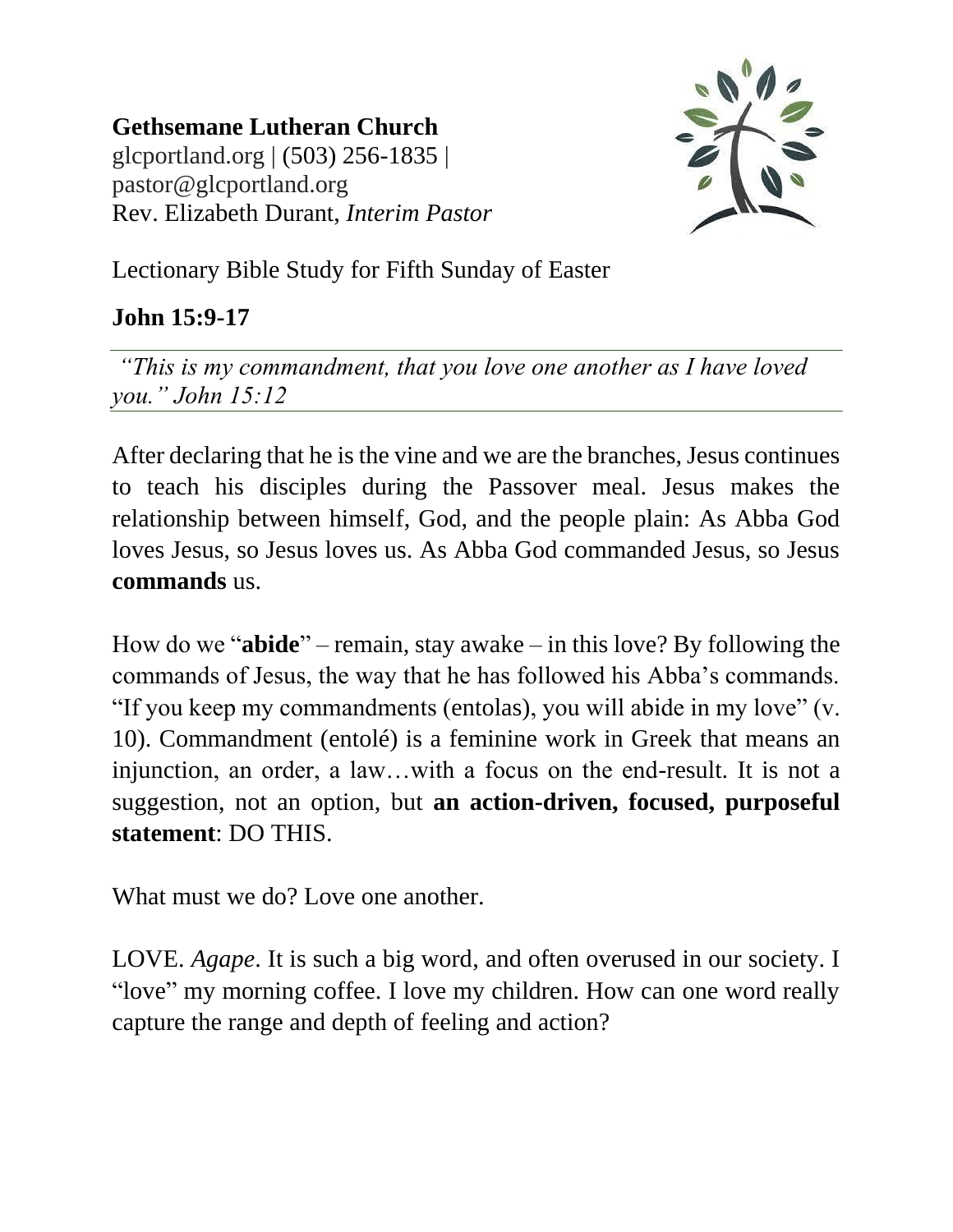Of course, the love that Jesus is talking about is so much bigger than coffee. It is like the love we have for our most cherished beloveds: those people who are our soul-friends, companions of our heart, the ones we would do anything for…the ones we might, yes…even die for. **This kind of love makes us vulnerable.** It opens us up. It is risky. It requires courage.

"There is no greater love than to lay down one's life for one's friends" (v. 13, Inclusive version).

These are words spoken by someone who is going to be crucified. No greater love…that is the love that Jesus has for us. Jesus gave his whole life for us. Jesus is a model of the kind of whole-hearted loving that we are called to share with one another.

*Agape* is unconditional love -and it isn't about one person doing all the loving and the other person doing all the taking. That all-or-nothing relationship isn't the kind of "self-sacrificial" love that God intends for us. No, this kind of love is full of mutual regard. It comes in response to receiving and living within the fullness of the love that God has for us. Out of that fullness, we give our lives in compassion, in service, in solidarity.

After all this, Jesus changes the way he refers to his followers. No longer are his disciples to be considered servants but friends. The status of "friend" means more than being Jesus' acquaintances or companions; rather, it suggests an intimate relationship of knowing one another. "You did not choose me, but I chose you and appointed you that you should go and bear fruit" (v. 16). Jesus CHOSE us for love.

**How does it feel to be chosen for love?** Remember that Jesus the Good Shepherd knows us by name. Jesus the Gate protects us. Jesus the Vine gives us abundant life. And Jesus, the source of Love, teaches us how to